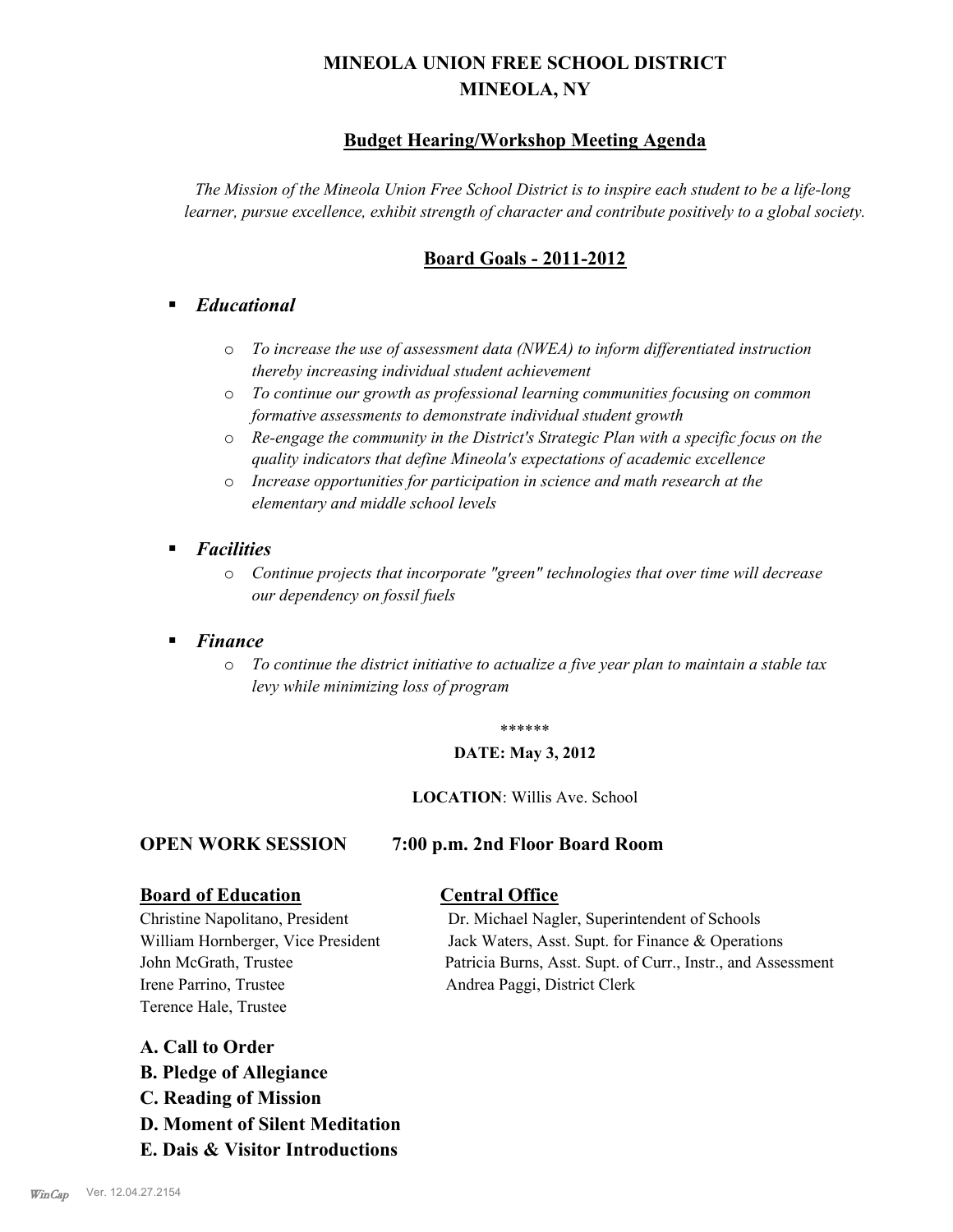#### **F. High School Student Organization Report**

### **G. Old Business**

**RESOLUTION #71- BE IT RESOLVED** that the Board of Education of the Mineola Union Free School District takes from the table Resolution #68 Item I.3.a.(Instruction: Contracted- Contract with Robert Leder).

| <b>Motion:</b><br>Second: |     |
|---------------------------|-----|
| Yes:                      | No: |
|                           |     |
|                           |     |
|                           |     |
|                           |     |

**Passed: \_\_\_\_\_\_\_\_\_\_\_\_\_**

**RESOLUTION #68 Item I.3.a.- BE IT RESOLVED** that the Board of Education of the Mineola Union Free School District approves a contract between the Mineola School District and Mr. Robert Leder from March 17, 2012 through June 30, 2012.

| <b>Motion:</b><br>Second: |     |
|---------------------------|-----|
| Yes:                      | No: |
|                           |     |
|                           |     |
|                           |     |
|                           |     |
| Passed:                   |     |

**H. New Business**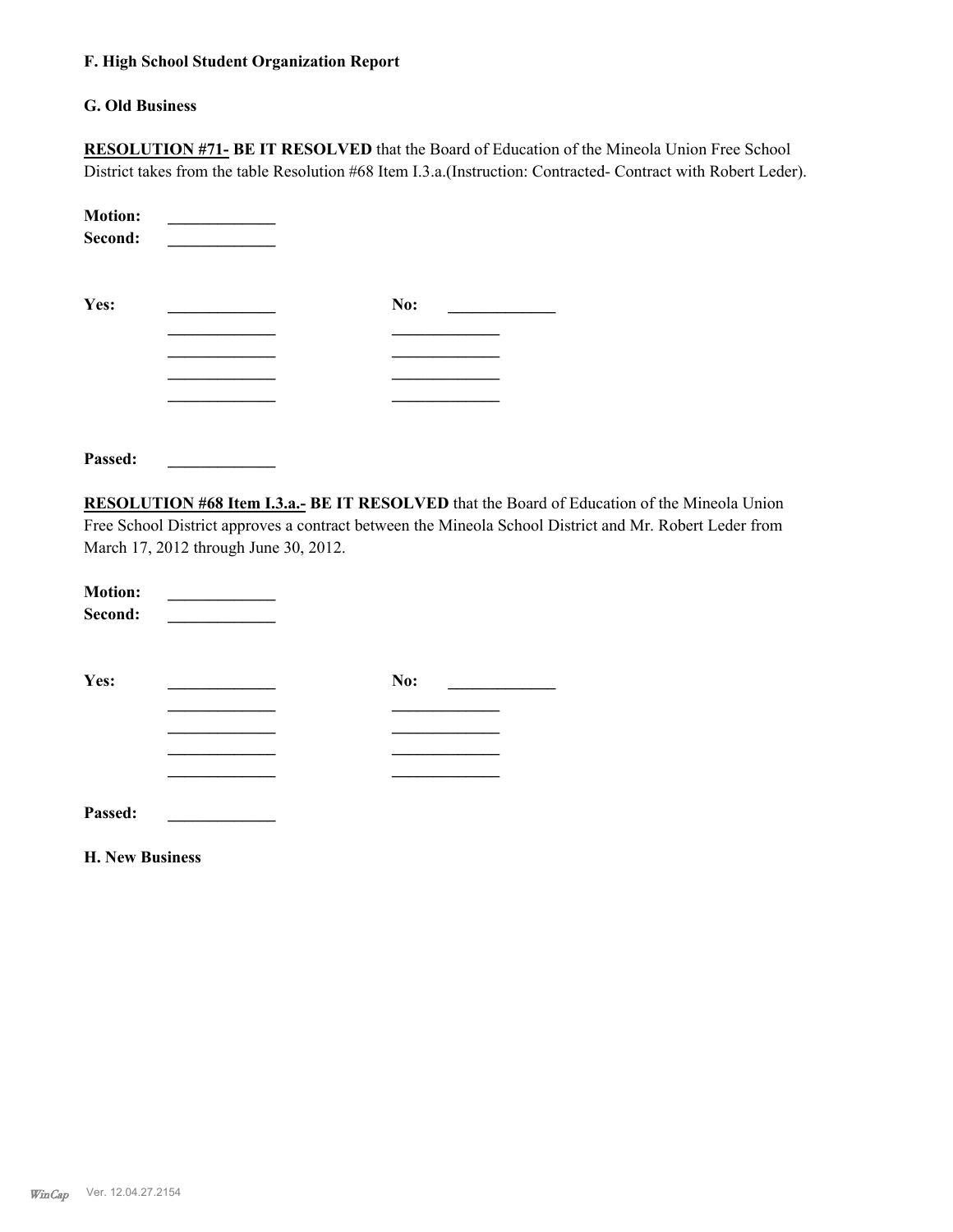## **I. Consensus Agenda**

1. **Instruction**

**RESOLUTION #72-BE IT RESOLVED** that the Board of Education approves the consensus agenda items I.1.a. through I.2.c., as presented.

|                                                                                                                                                                                                   |                | <b>Motion:</b><br>Second:            |                                         |                                                                                                    |             |                       |
|---------------------------------------------------------------------------------------------------------------------------------------------------------------------------------------------------|----------------|--------------------------------------|-----------------------------------------|----------------------------------------------------------------------------------------------------|-------------|-----------------------|
|                                                                                                                                                                                                   |                | Yes:                                 |                                         | No:                                                                                                |             |                       |
|                                                                                                                                                                                                   |                |                                      |                                         |                                                                                                    |             |                       |
|                                                                                                                                                                                                   |                |                                      |                                         |                                                                                                    |             |                       |
|                                                                                                                                                                                                   |                | Passed:                              |                                         |                                                                                                    |             |                       |
| 1.                                                                                                                                                                                                |                | <b>Instruction</b>                   |                                         |                                                                                                    |             |                       |
| Appointment(S) Sub Teacher per diem<br>a.<br>The Board of Education approves the addition of the following candidates to the Per Diem<br>Substitute Teacher List at a daily rate of pay, \$90.00: |                |                                      |                                         |                                                                                                    |             |                       |
|                                                                                                                                                                                                   | 1.             | <b>EMPLOYEE NAME</b><br>Rory I. Reis |                                         | <b>EMPLOYEE CERTIFICATION</b><br>Biology 7-12                                                      |             |                       |
| Appointment(s) Coaches<br>b.<br>That the Board of Education approves the appointment of the following coaches for 2011-2012<br>year:                                                              |                |                                      |                                         |                                                                                                    |             |                       |
|                                                                                                                                                                                                   |                | <b>POSITION</b>                      |                                         | <b>EMPLOYEE NAME</b>                                                                               | <b>STEP</b> | <b>STIPEND</b>        |
|                                                                                                                                                                                                   |                | Lacrosse-Varsity                     |                                         | Matthew Antoniou                                                                                   | 3           | \$8,283.00, pro-rated |
|                                                                                                                                                                                                   |                | Lacrosse-Varsity Asst                |                                         | Daniel Guido                                                                                       | 3           | \$5,635.00, pro-rated |
| 2.                                                                                                                                                                                                |                | <b>Business /Finance</b>             |                                         |                                                                                                    |             |                       |
|                                                                                                                                                                                                   | a.             | <b>Treasurer's Report</b>            |                                         |                                                                                                    |             |                       |
|                                                                                                                                                                                                   |                |                                      | and directs that it be placed on file.  | That the Board of Education accepts the Treasurer's report for the period ending February 29, 2012 |             |                       |
|                                                                                                                                                                                                   | $\mathbf{b}$ . |                                      | <b>Approval of Invoices and Payroll</b> |                                                                                                    |             |                       |

That the Board of Education accepts the Invoices and Payroll for the period ending March 31, 2012

Warrant #17 \$ 367,914.89 Warrant #18 \$1,032,402.82 **TOTAL EXPENSES \$1,400,317.71** 

PAYROLL #17 & #18 General  $$4,104,407.69$ F Fund \$ 78,961.77

**TOTAL PAYROLL \$4,183,369.46**